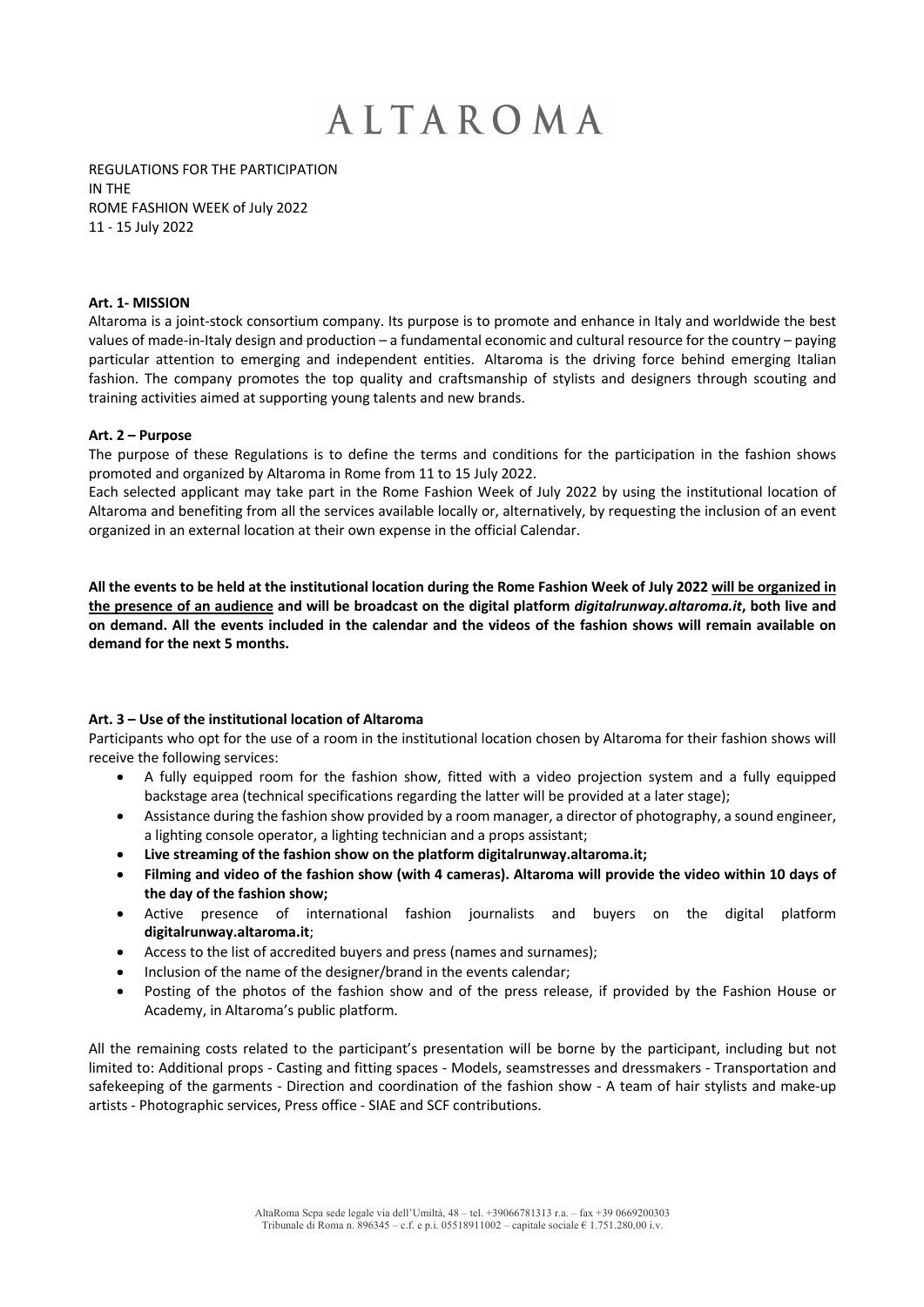Participants undertake, with no exception whatsoever, to:

- Ensure that the garments presented are matched correctly;
- Present the collections in compliance with the image and style of Altaroma;
- Ensure the presence of a designer during preparation of the show to guarantee the quality of the presentations. In the event of participants being unable to fulfil this commitment, Altaroma is willing to provide a list of reliable names.

Time slots allocated for the fashion shows will be between 9:00am and 9:30pm. Altaroma is in no way bound to grant any preferences regarding spaces, dates or times requested. Proposed dates and times will be communicated after submission of the form and of the required documentation.

## **Art. 4 – Use of an external location**

Participants who opt for the use of an external location for their fashion shows will receive the following services:

- Inclusion of the initiative in the official events calendar circulated via multiple communication channels;
- Access to the list of accredited buyers and press (names and surnames);
- *At the request of those interested, the events included in the calendar will be promoted on the platform broadcasting the Rome Fashion Week of July 2022 through the inclusion of photos and/or videos of the initiative (technical requirements will be provided at a later stage) and of the press release, if provided by the organizers.*

## **The videos will be assessed by Altaroma, which may refuse publication if the proposed content –** which must in no way be of a commercial nature – **is not in line with the standards of the Event.**

All the remaining costs related to the participant's event will be borne by the participant. Time slots allocated for the events will be between 9:00am and 9:30pm. Altaroma is in no way bound to grant any preferences regarding spaces, dates or times requested.

## **Art. 5 – Selection**

Altaroma will examine and select the applications. Its decision will be final and binding and based on the compliance of the work and projects with the objectives and standards set by the Company, also in terms of worthiness and quality of style. Altaroma will have the right to include the fashion show in the section it deems most appropriate among the sections of the events calendar. Altaroma may decide not to admit any of the applicants should it deem that none of them meet the requirements.

Candidates will receive prompt notification about the results of the selection process.

## **Art. 6 – Participation fees and reductions**

Each selected applicant – who will then take the status of participant – will be asked to pay a participation fee for the chosen option, as per the price list/list of materials attached to these Regulations (Annex A), which is an integral and substantial part of the Regulations.

The start-ups that meet the requirements of these Regulations and Academies/Training Institutes may apply to participate in Altaroma July 2022 at discounted prices (for more details, see the price list/list of materials).

Participation is subject to payment of the participation fee, which shall be made no later than **27 June 2022** for those who opt for the institutional location and **8 July 2022** for those who opt for an external location.

## **Art. 7 – Submission of applications and materials**

Applications must be submitted completing the application form – available on www.altaroma.it, at the following link: https://www.altaroma.it/wp-content/uploads/2022/05/APPLICATION-FORM-JULY-2022.pdf

The applications must be accompanied by the materials included in the price list/list of materials for the different kinds of applicants.

The applications, together with the required materials and documents, must be submitted to the Company by and not later than the dates indicated below in the following manner:

**at the address altaroma@pec.it** by writing in the subject field **"APPLICATION FOR THE PARTICIPATION IN ALTAROMA JULY 2022"**

(NB: it will be possible to send the application both by certified e-mail and by ordinary e-mail. However, it must be noted that certified e-mail is the only method that provides a message delivery receipt and guarantees to the sender that the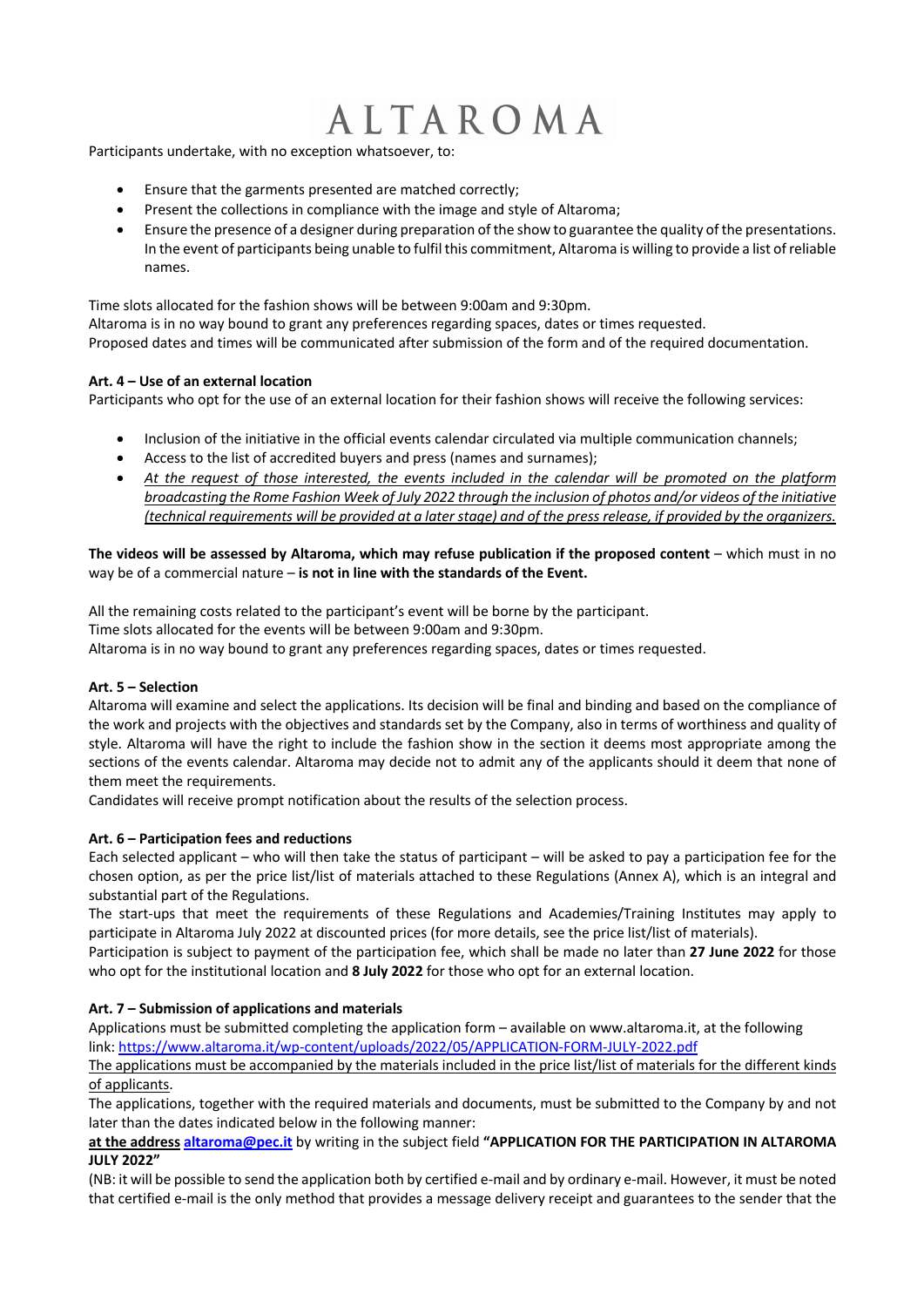addressee has received the message. The risk of non-receipt of an application coming from a non-certified e-mail address therefore remains solely with the sender).

In order for the applications to be valid, they must be sent no later than **13 June 2022** for those who opt for the institutional location and **5 July 2022** for those who opt for an external location. Submission terms for application may be extended, either once or several times. Notification of said extension will be posted on the website of Altaroma.

### **Art. 8 – Additional provisions**

Any presentations that do not comply with the Company's standards or are in any way lacking in decorum will be deemed as indecorous, damaging behaviour. Altaroma will thus be authorized to exclude participants from future editions.

## **In no case whatsoever and regardless of the chosen option may participants use the Altaroma logo for invitations or other material.**

**Use of the Altaroma logo is strictly and exclusively subject to the granting of written authorization by Altaroma itself.** Each participant will be responsible for any violation of the design rights of others. In the event of disputes or actions of any kind brought by third parties, participants agree to indemnify and hold harmless Altaroma.

The applicants excluded from the selection process in accordance with these Regulations are entitled to reapply for subsequent editions.

## **Art. 9 – Reproduction rights**

Organization of the event is coordinated and promoted by Altaroma. By accepting inclusion in the events calendar, the participant authorizes the company to take photographs or make audio and/or video recordings using any type of technical media. Furthermore, the participant also gives Altaroma permission to cede them or use them, also on its website, its digital platform, the Altaroma app, and its social media accounts (Facebook, Twitter, Pinterest, Instagram and YouTube) on an exclusive basis with no time limitation whatsoever. In any case, Altaroma declines all liability regarding reproductions, imitations or improper usage by third parties. Participants acknowledge and accept that the publication of materials on Altaroma's social media accounts involves a transfer of data abroad.

In relation to all the contents subject to the right of reproduction under this article, Altaroma will decide, at its sole discretion, which ones to publish on its social media accounts. For these purposes, Altaroma also reserves the right to select – at its discretion – the images of the participating brands that it deems most consistent with its editorial and publishing policies. For editorial and/or institutional promotion purposes, the publication of a post with content and/or images referring to a brand may also be made without referring to the brand in question and/or its social media accounts.

*Participants using Altaroma's institutional location also authorize Altaroma to broadcast their event both live and on demand through the open-access section of its digital platform.*

Participants undertake to collect specific permission from the persons involved in their event, thereby ensuring that the *images taken by Altaroma at the event can be used by it as indicated above.* 

### **Art. 10 - Waiver of participation**

In the event of a participant deciding to cancel his/her participation in the events calendar, said decision should be notified in writing, by means of a registered letter with Advice of Receipt, by and not later than 30 days prior to the beginning of the event with a request for reimbursement of the participation fee paid out. In the event of the participant refraining to notify the organizers of his/her decision not to participate in the event by the above-mentioned deadline or failing to present his/her project as stipulated on the events calendar, Altaroma will not refund the participation fee paid out.

## **Art. 11 – Disclaimer**

The publication of these Regulations on the Company's website and the submission of applications by candidates do not imply any obligation on the part of Altaroma, bearing in mind that the actual availability of the location is conditional to Altaroma obtaining the necessary funds to cover all related costs. Altaroma therefore undertakes to promptly notify the participants if the condition precedent to which the right to participate in the event is subjected takes place, in accordance with the clauses set forth in these Regulations.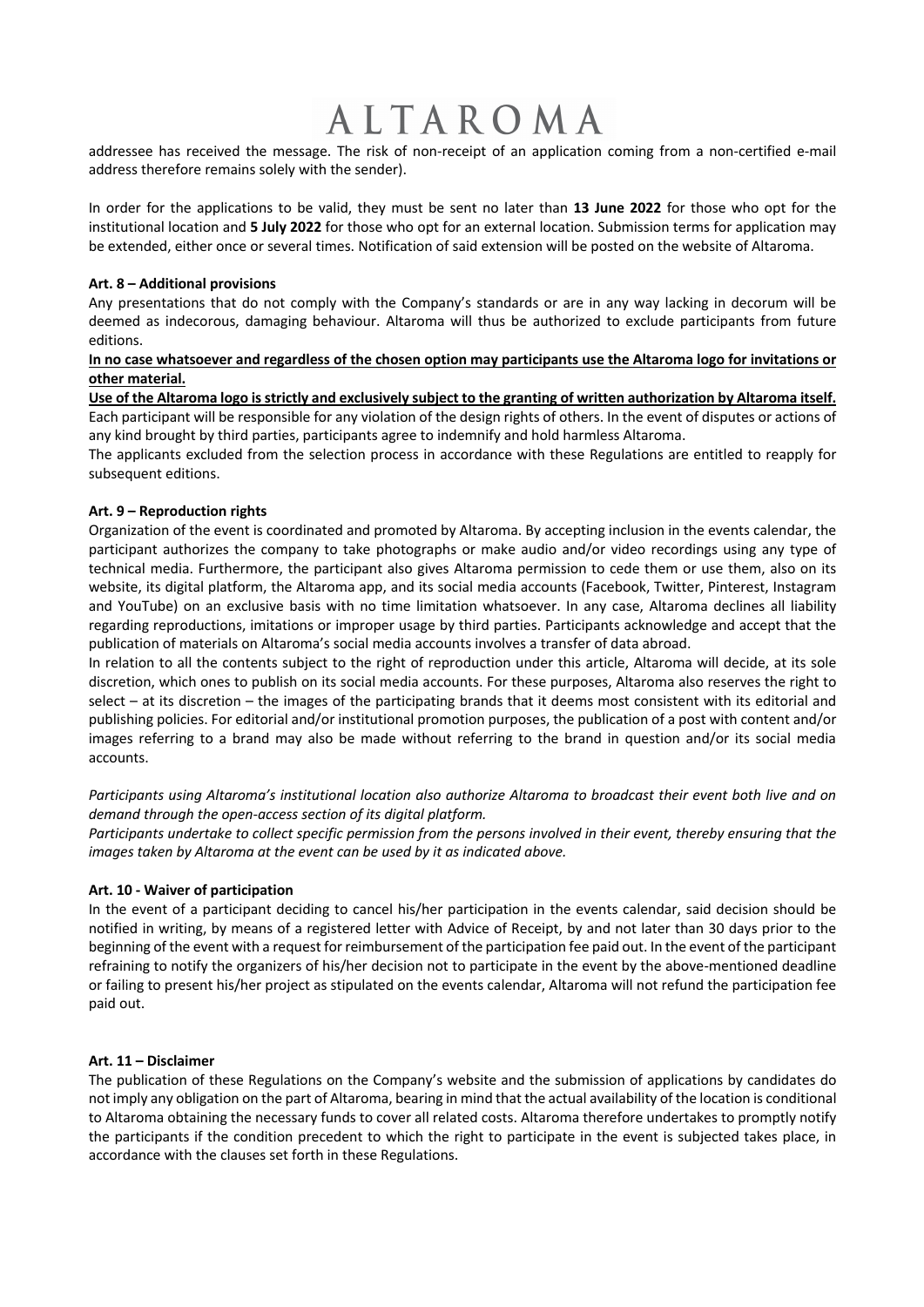### **Art. 12 – Processing of personal data**

Altaroma processes the personal data provided by applicants in accordance with the rules indicated in the privacy policy available at the following link:

https://www.altaroma.it/it/informativa-sulla-privacy/

Applicants undertake to submit the above-mentioned privacy policy to the other interested parties, so that they can be adequately informed of the processing of their data by Altaroma.

### **PARTICIPATION FEES (Annex A)**

### **A) USE OF A ROOM IN THE INSTITUTIONAL LOCATION OF ALTAROMA**

- ! **Standard participation fee for individual fashion shows: € 8,000.00 + VAT;**
- ! **Standard participation fee for collective fashion shows: € 13,000.00 + VAT;**
- ! **Discounted participation fee for start-ups: € 3,000.00 + VAT for individual fashion shows;**
- ! **Discounted participation fee for fashion academies: € 7,500.00 + VAT for fashion shows.**

**Payment of the flat-rate fee, for those participating in the event, must be made by means of a wire transfer by and no later than 27 June 2022. A standard invoice, stating the bank details for payment of said fee, will be sent to all those participating in the Rome Fashion Week of July 2022. Participation is subject to payment of the abovementioned fee.** 

#### **B) USE OF AN EXTERNAL LOCATION**

- ! **Inclusion in the events calendar of an individual fashion show: € 1,000.00 + VAT;**
- ! **Inclusion in the events calendar of a collective fashion show: € 1,500.00 + VAT;**
- ! **Inclusion in the events calendar of an individual/collective fashion show of fashion academies: € 500.00 + VAT;**
- ! **Inclusion in the events calendar of an event other than a fashion show (Forum/Exhibition/Inauguration/Video): € 500.00 + VAT;**
- ! **Inclusion in the events calendar of book presentations: € 150.00 + VAT.**

**Payment of the flat-rate fee, for those participating in the event, must be made by means of a wire transfer by and no later than 8 July 2022. A standard invoice, stating the bank details for payment of said fee, will be sent to all those participating in the Rome Fashion Week of July 2022. Participation is subject to payment of the above-mentioned fee.** 

### **MATERIALS TO BE ATTACHED TO THE APPLICATION**

#### **A) APPLICATION FOR THE USE OF A ROOM PROVIDED BY ALTAROMA**

**Applicants that HAVE ALREADY participated in previous editions of Altaroma:** An application form – available on www.altaroma.it – completed in full.

#### **Applicants that HAVE NEVER participated in previous editions of Altaroma:**

- An application form available on www.altaroma.it completed in full;
- ! A complete company profile;
- A curriculum vitae of the applicant;
- ! Photos of the collection which the applicant wishes to present at the event, together with a short description;